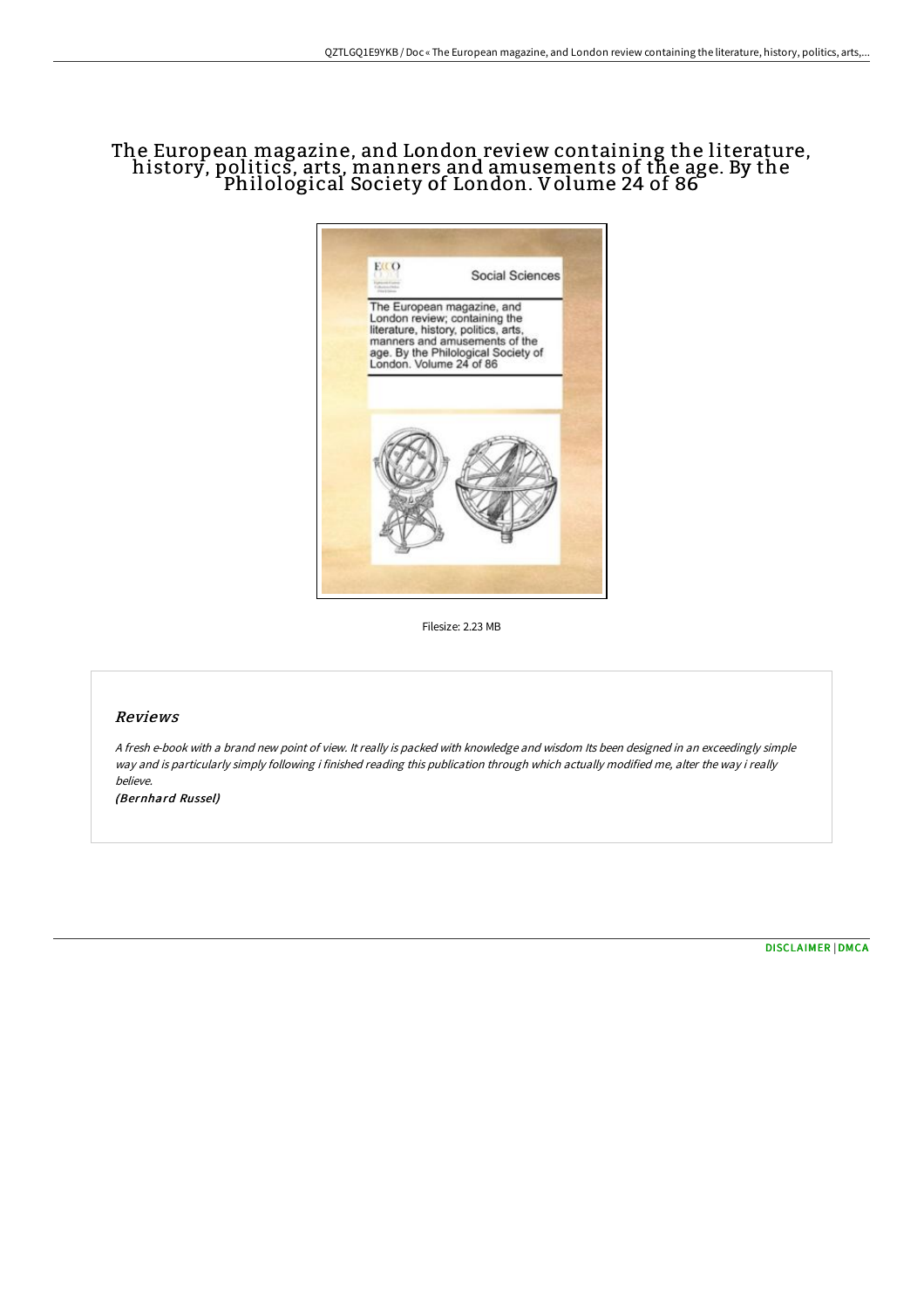## THE EUROPEAN MAGAZINE, AND LONDON REVIEW CONTAINING THE LITERATURE, HISTORY, POLITICS, ARTS, MANNERS AND AMUSEMENTS OF THE AGE. BY THE PHILOLOGICAL SOCIETY OF LONDON. VOLUME 24 OF 86



To save The European magazine, and London review containing the literature, history, politics, arts, manners and amusements of the age. By the Philological Society of London. Volume 24 of 86 eBook, make sure you access the link listed below and save the document or have accessibility to other information that are highly relevant to THE EUROPEAN MAGAZINE, AND LONDON REVIEW CONTAINING THE LITERATURE, HISTORY, POLITICS, ARTS, MANNERS AND AMUSEMENTS OF THE AGE. BY THE PHILOLOGICAL SOCIETY OF LONDON. VOLUME 24 OF 86 ebook.

Gale ECCO, Print Editions. Paperback. Condition: New. This item is printed on demand. 526 pages. Dimensions: 9.7in. x 7.4in. x 1.1in.The 18th century was a wealth of knowledge, exploration and rapidly growing technology and expanding record-keeping made possible by advances in the printing press. In its determination to preserve the century of revolution, Gale initiated a revolution of its own: digitization of epic proportions to preserve these invaluable works in the largest archive of its kind. Now for the first time these high-quality digital copies of original 18th century manuscripts are available in print, making them highly accessible to libraries, undergraduate students, and independent scholars. Delve into what it was like to live during the eighteenth century by reading the first-hand accounts of everyday people, including city dwellers and farmers, businessmen and bankers, artisans and merchants, artists and their patrons, politicians and their constituents. Original texts make the American, French, and Industrial revolutions vividly contemporary. The below data was compiled from various identification fields in the bibliographic record of this title. This data is provided as an additional tool in helping to insure edition identification: Bodleian Library (Oxford)P001934Begun and originally edited by James Perry (cf. DNB). Volumes 1-50 published by the Philological Society. Title pages are engraved in v. 1-. Monthly issue title pages include lists of contents and engravings, with other current information for the month on verso. Title repeated as caption title at head of first page of text. Subtitles vary after 1800. Imprint varies; later numbers include John. Sewell and James Asperne, publishers; other imprint names include Scatcherd and Whitaker, and Bunney and Gold. Includes 16 essays entitled Man of the town (Jan. 1782-Dec. 1783); 2 essays entitled The Dabbler (June-July 1782); 7 essays entitled The Country curate (Sept. 1782-June 1783); 2 essays entitled The Mental counsellor...

A Read The European magazine, and London review containing the literature, history, politics, arts, manners and [amusements](http://bookera.tech/the-european-magazine-and-london-review-containi-36.html) of the age. By the Philological Society of London. Volume 24 of 86 Online Download PDF The European magazine, and London review containing the literature, history, politics, arts, manners and [amusements](http://bookera.tech/the-european-magazine-and-london-review-containi-36.html) of the age. By the Philological Society of London. Volume 24 of 86